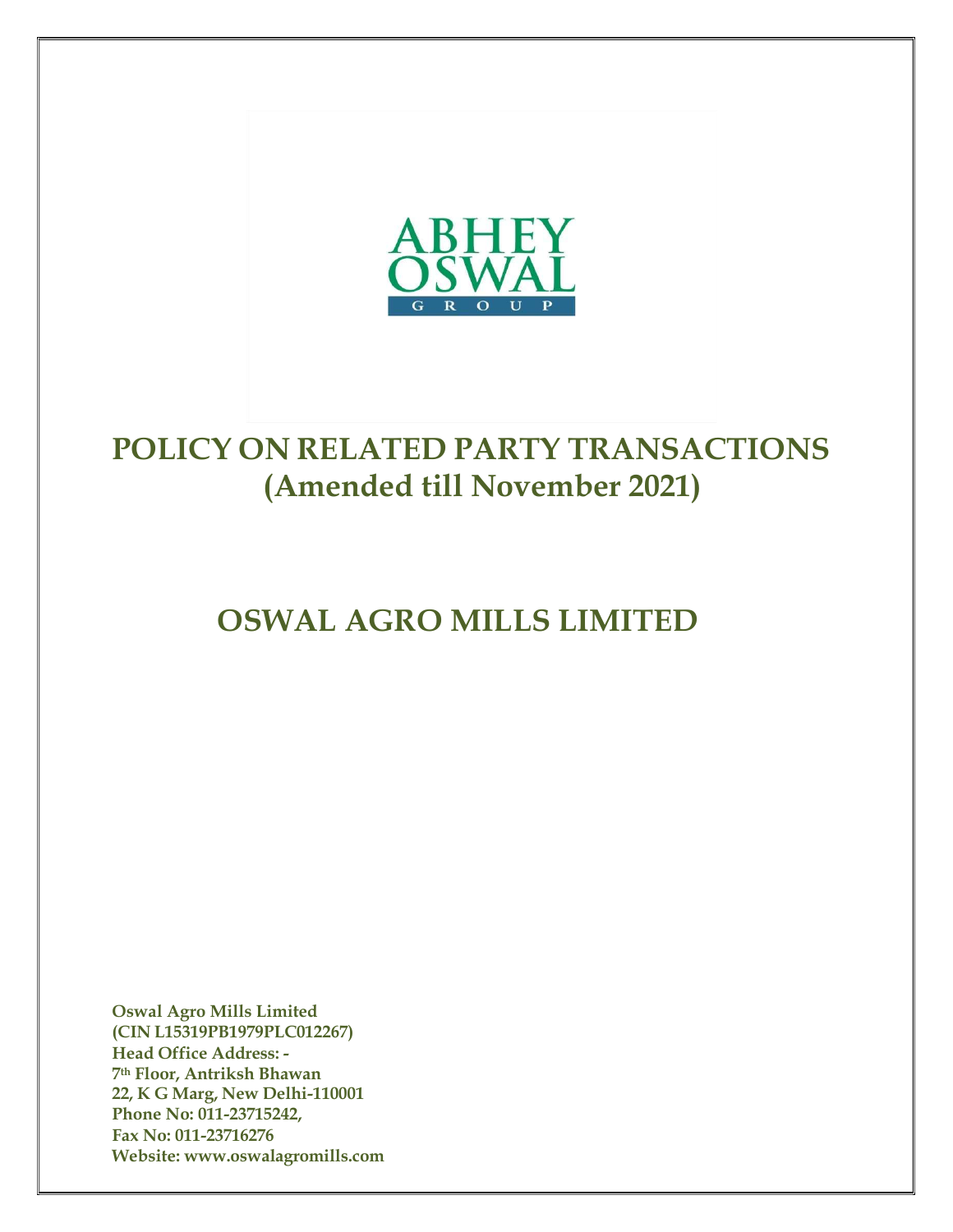# OSWAL AGRO MILLS LIMITED POLICY ON RELATED PARTY TRANSACTIONS

# Preamble

The Board of Directors (the "Board") of OSWAL AGRO MILLS LIMITED (the "Company") has adopted this Policy upon the recommendation of the Audit Committee and the said Policy includes the materiality threshold and the manner of dealing with Related Party Transactions ("Policy") in compliance with the requirements of Section 188 of the Companies Act, 2013 and Regulation 23 of SECURITIES A N D EXCHANGE BOARD OF INDIA (LISTING OBLIGATIONS AND DISCLOSURE REQUIREMENTS) REGULATIONS, 2015 with the Stock Exchanges in India. Amendments, from time to time, to the Policy, if any, shall be considered by the Board based on the recommendations of the Audit Committee.

This Policy applies to transactions between the Company and one or more of its Related Parties. It provides a framework for governance and reporting of Related Party Transactions including material transactions.

# **Objective**

This Policy is intended to ensure due and timely identification, approval, disclosure and reporting of transactions between the Company and any of its Related Parties in compliance with the applicable laws and regulations as may be amended from time to time.

The provisions of this Policy are designed to govern the approval process and disclosure requirements to ensure transparency in the conduct of Related Party Transactions in the best interest of the Company and its shareholders and to comply with the statutory provisions in this regard.

# **Definitions**

"Audit Committee or Committee" means the Committee of the Board constituted from time to time under the provisions of Regulation 23 of SEBI (Listing Obligations and Disclosure Requirements) Regulations, 2015 and Section 177 of the Companies Act, 2013.

"Board" means the Board of Directors as defined under the Companies Act, 2013.

"Key Managerial Personnel" means Key Managerial Personnel as defined under the Companies Act, 2013.

"Relative" means a relative as defined under the Companies Act, 2013 and includes anyone who is related in any of the following manner –

- a. Members of a Hindu undivided family;
- b. Husband or wife;
- c. Father (including step-father);
- d. Mother (including step-mother);
- e. Son (including step-son);
- f. Son's wife;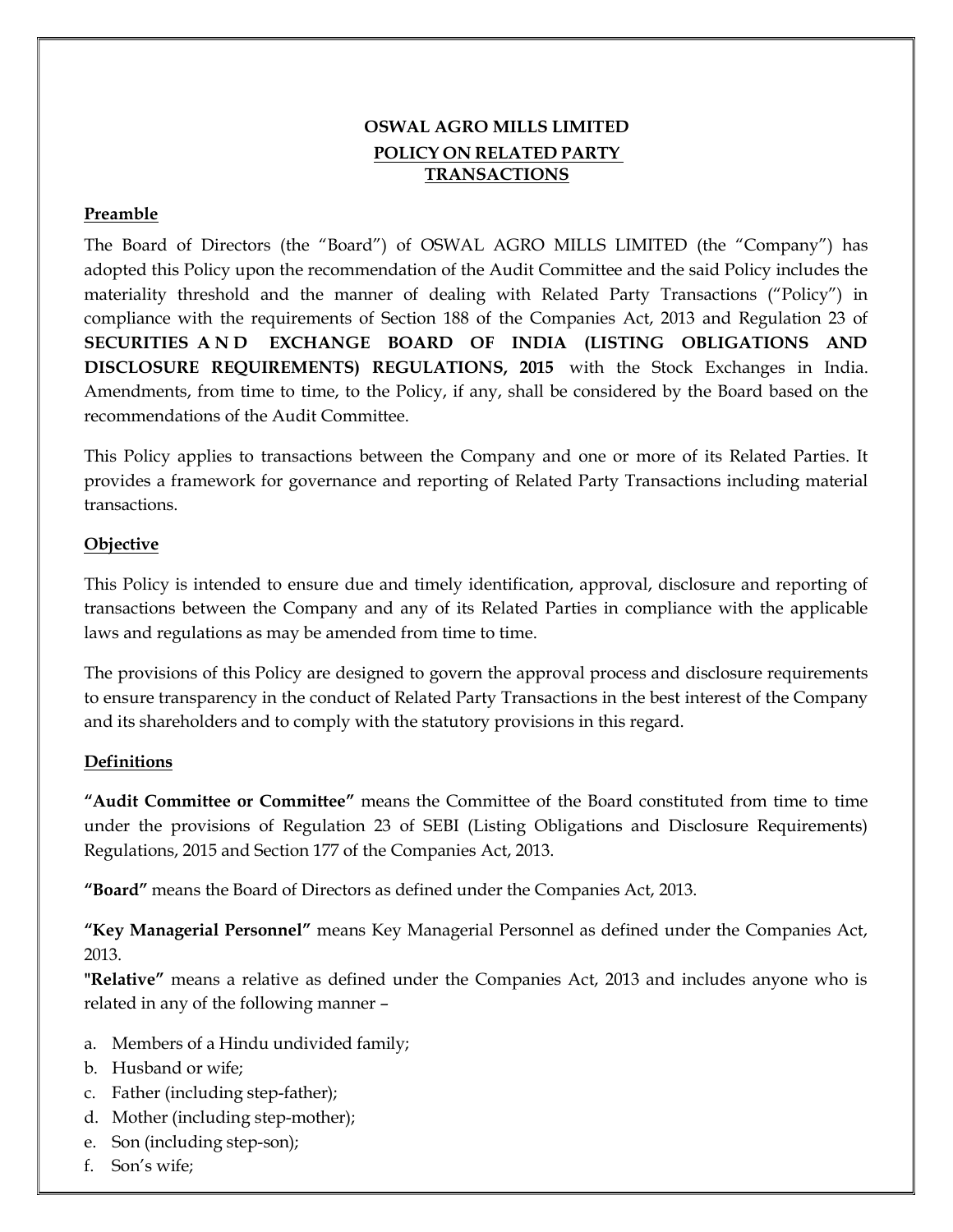- g. Daughter;
- h. Daughter's husband;
- i. Brother (including step-brother); or
- j. Sister (including step-sister).

"Related Party" have the meaning as defined in Section 2(76) of Companies Act, 2013 and Regulation 2(1)(zb) of the Securities and Exchange Board Of India (Listing Obligations And Disclosure Requirements) Regulations, 2015, as amended.

"Related Party Transaction" means a transaction involving a transfer of resources, services or obligations between:

- (i) a listed entity or any of its subsidiaries on one hand and a related party of the listed entity or any of its subsidiaries on the other hand; or
- (ii) a listed entity or any of its subsidiaries on one hand, and any other person or entity on the other hand, the purpose and effect of which is to benefit a related party of the listed entity or any of its subsidiaries, with effect from April 1, 2023;

regardless of whether a price is charged and a "transaction" with a related party shall be construed to include a single transaction or a group of transactions in a contract.

Provided that the following shall not be a related party transaction:

(a) the issue of specified securities on a preferential basis, subject to compliance of the requirements under the Securities and Exchange Board of India (Issue of Capital and Disclosure Requirements) Regulations, 2018;

(b) the following corporate actions by the listed entity which are uniformly applicable/offered to all shareholders in proportion to their shareholding:

- i. payment of dividend;
- ii. subdivision or consolidation of securities;
- iii. issuance of securities by way of a rights issue or a bonus issue; and
- iv. buy-back of securities.

(c) acceptance of fixed deposits by banks/Non-Banking Finance Companies at the terms uniformly applicable/offered to all shareholders/public, subject to disclosure of the same along with the disclosure of related party transactions every six months to the stock exchange(s), in the format as specified by the Board:

Provided further that this definition shall not be applicable for the units issued by mutual funds which are listed on a recognised stock exchange(s).

"Material Related Party Transaction" means a transaction with a Related Party if the transaction/transactions to be entered into individually or taken together with previous transactions during a financial year, exceeds Rs. 1,000 crores or 10% (ten percent) of the annual consolidated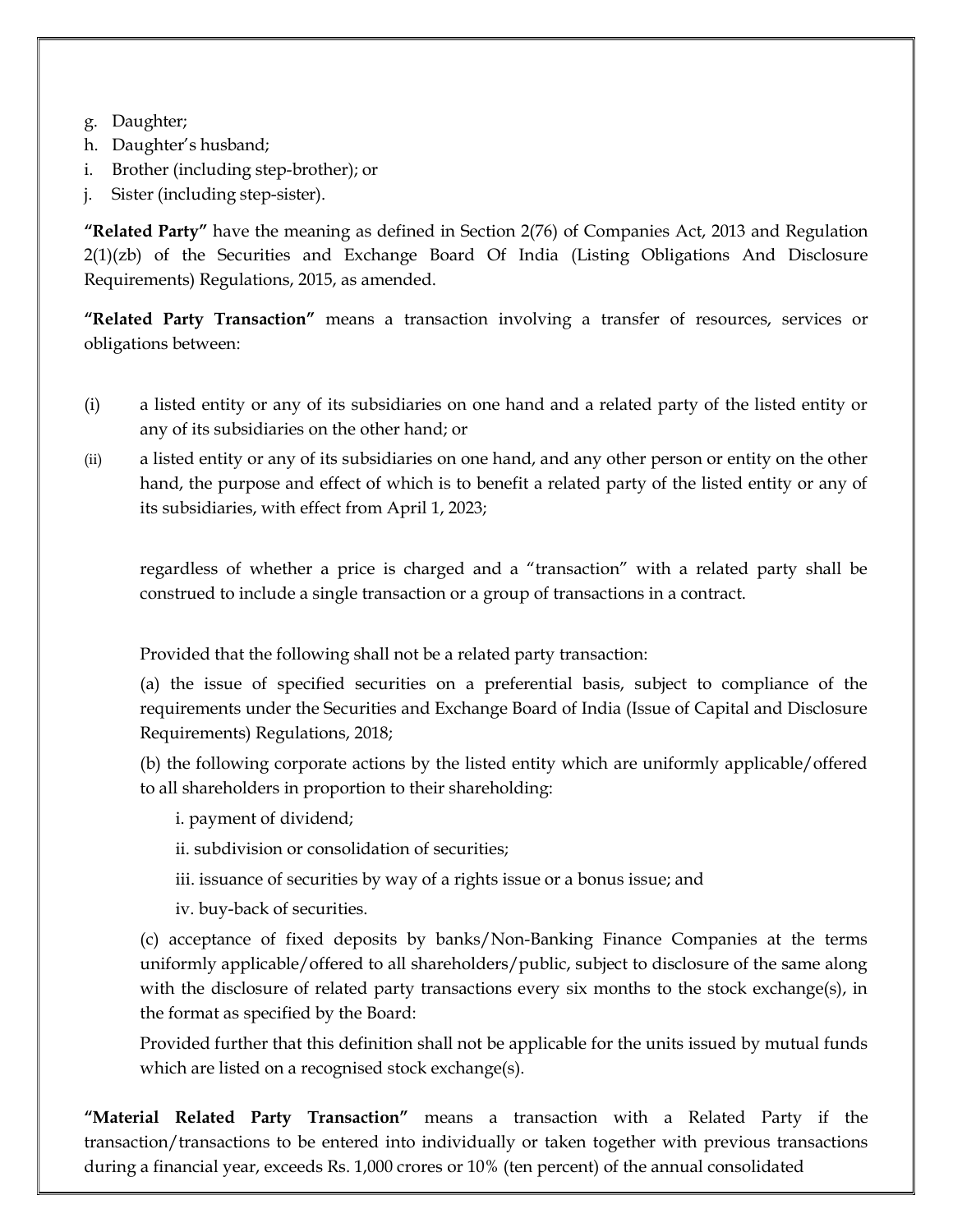turnover of the Company as per the last audited financial statements of the Company, whichever is lower.

In case of a transaction involving payments made to a related party with respect to brand usage or royalty shall be considered material if the transaction(s) to be entered into individually or taken together with previous transactions during a financial year, exceed five percent of the annual consolidated turnover of the company as per the last audited financial statements.

"Transaction" with a related party shall be construed to include a single transaction or a group of transactions. The terms Director, Chief Financial Officer, Company Secretary, shall have the same meaning as assigned under the Companies Act, 2013.

#### Material Modifications

A modification made in amount of RPT after its initial approval will be considered material if there is variation in the amount exceeding 10 percent of the total amount approved by the Audit Committee/ Board of Directors/ Members of the company.

#### **Policy**

The Audit Committee shall review and approve all Related Party Transactions based on this Policy.

Provided further that:

(a) a related party transaction to which the subsidiary of a listed entity is a party but the listed entity is not a party, shall require prior approval of the audit committee of the listed entity if the value of such transaction whether entered into individually or taken together with previous transactions during a financial year exceeds ten per cent of the annual consolidated turnover, as per the last audited financial statements of the listed entity;

(b) with effect from April 1, 2023, a related party transaction to which the subsidiary of a listed entity is a party but the listed entity is not a party, shall require prior approval of the audit committee of the listed entity if the value of such transaction whether entered into individually or taken together with previous transactions during a financial year, exceeds ten per cent of the annual standalone turnover, as per the last audited financial statements of the subsidiary;

All Material RPTs and subsequent material modifications shall require prior approval of the shareholders through a resolution and the Related Parties shall abstain from voting on such resolutions in accordance with the provisions of Companies Act 2013 and Listing Agreement as amended form time to time.

Provided that prior approval of the shareholders of a listed entity shall not be required for a related party transaction to which the listed subsidiary is a party but the listed entity is not a party, if regulation 23 and sub-regulation (2) of regulation 15 of these regulations are applicable to such listed subsidiary.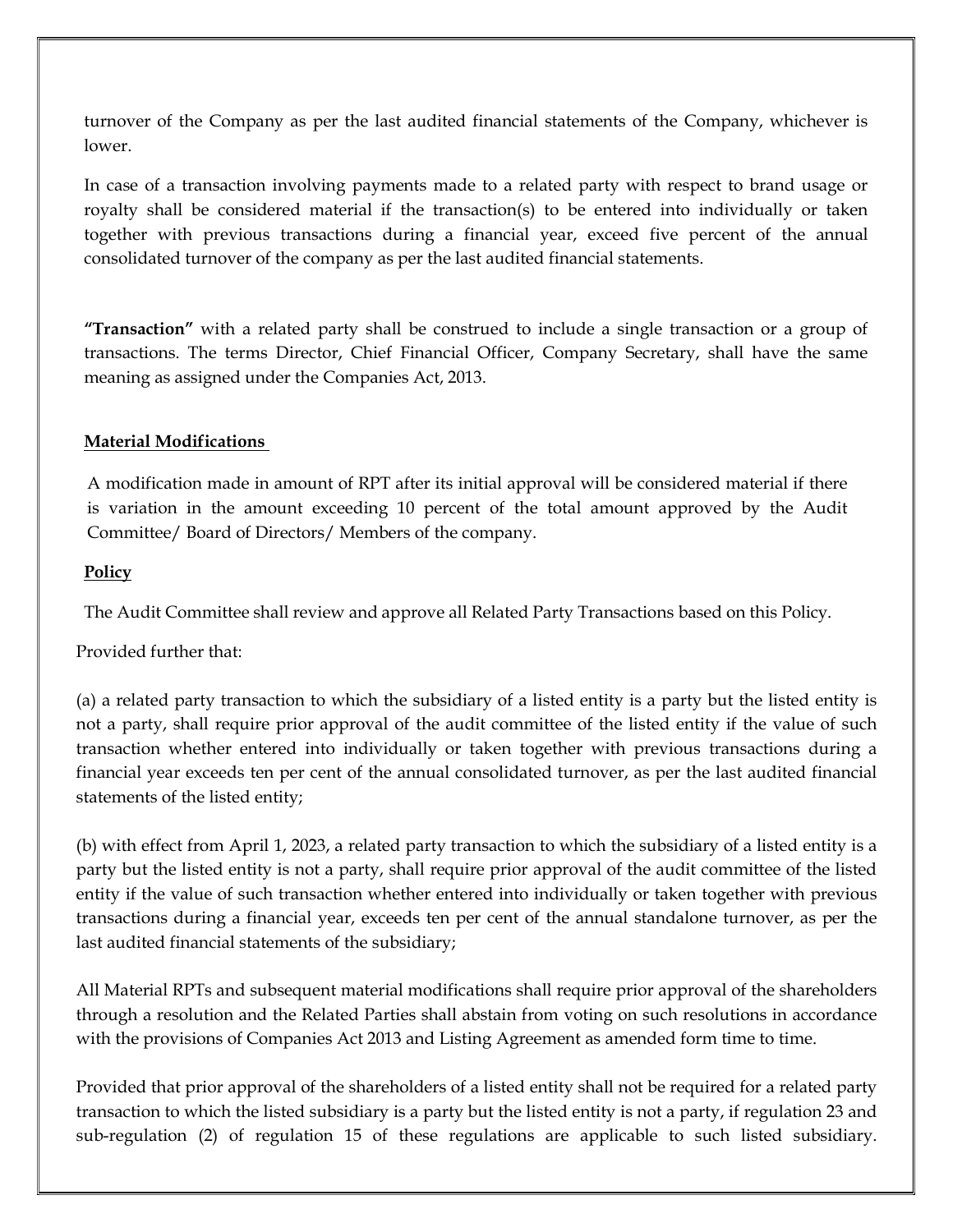#### Review and Approval of Related Party Transaction

All Related Party Transactions shall be subject to the prior approval of the Audit Committee at a meeting.

Provided that only those members of the audit committee, who are independent directors, shall approve related party transactions.

RPTs shall be referred to the next regularly scheduled meeting(s) of Audit Committee for its review and approval; and

The Audit Committee, in order to review a RPT, shall be provided with all relevant material information of the RPT, including the terms of the transaction, the business purpose of the transaction, the benefits to the Company and to the Related Party, and any other relevant matters.

#### Consideration by the Committee for approving proposed transactions

While considering any transaction, the Committee shall take into account all relevant facts and circumstances including the terms of the transaction, the business purpose of the transaction, the benefits to the Company and to the Related Party, and any other relevant matters.

Prior to the approval, the Committee shall, inter-alia, consider the following factors to the extent relevant to the transaction:

- a. Whether the terms of the Related Party Transaction are in the ordinary course of the Company's business and are on an arm's length basis;
- b. The business reasons for the Company to enter into the Related Party Transaction and the nature of alternative transactions, if any;
- c. Whether the Related Party Transaction includes any potential reputational risks that may arise as a result of or in connection with the proposed Transaction; and
- d. Whether the Related Party Transaction would affect the independence or present a conflict of interest for any Director or Key Managerial Personnel of the Company, taking into account the size of the transaction, the overall financial position of the Director, Key Managerial Personnel or other Related Party, the direct or indirect nature of the Director's interest, Key Managerial Personnel's or other Related Party's interest in the transaction and the ongoing nature of any proposed relationship and any other factors the Committee deems relevant.

While considering the arm's length nature of the transaction, the Committee shall take into account the facts and circumstances as were applicable at the time of entering into the transaction with the Related Party. The Committee shall take into consideration that subsequent events (i.e., events after the initial transactions have commenced) like evolving business strategies / short term commercial decisions to improve / sustain market share, changing market dynamics, local competitive scenario, economic / regulatory conditions affecting the global / domestic industry, may impact profitability but may not have a bearing on the otherwise arm's length nature of the transaction.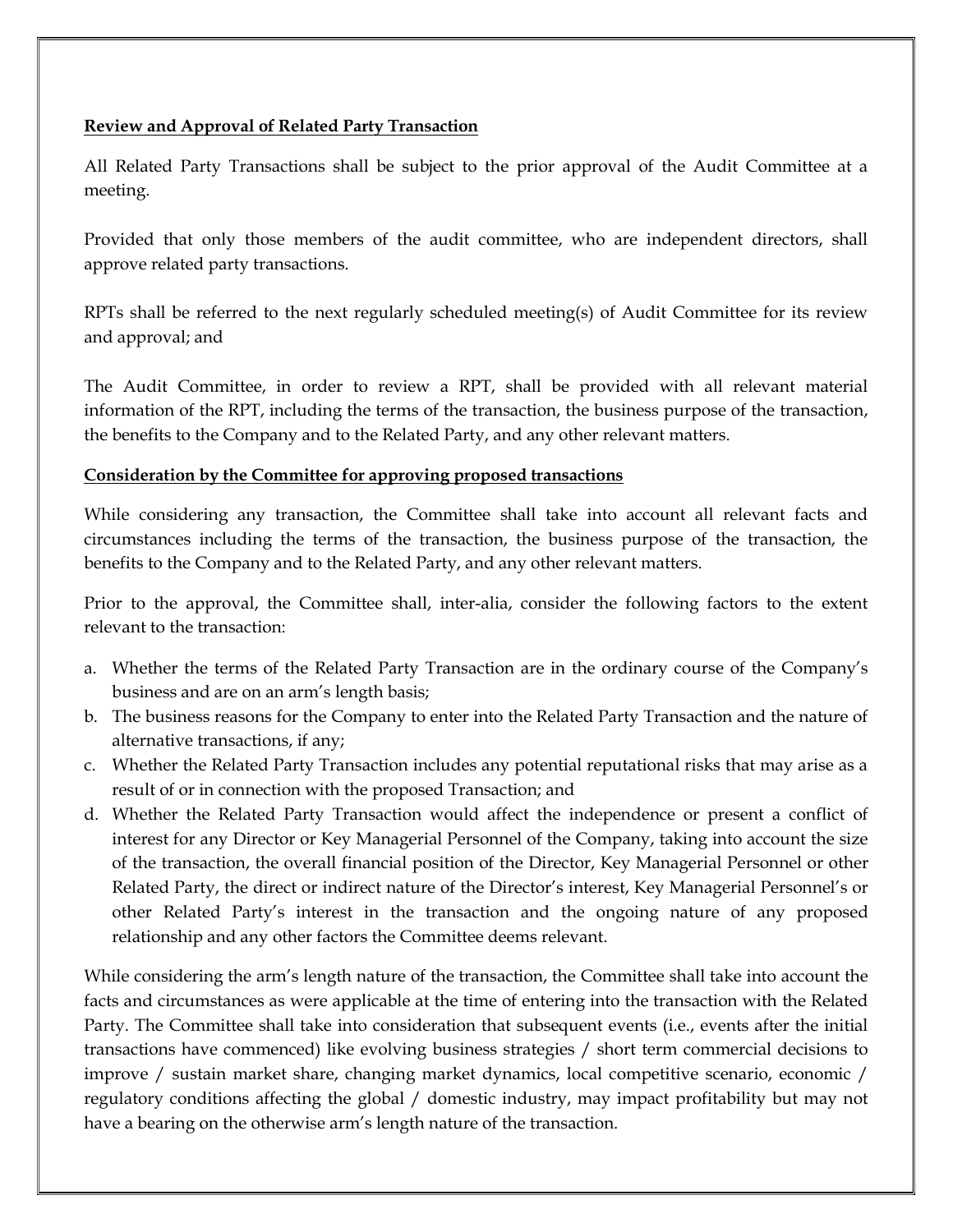# Information to be provided to shareholders for consideration of RPTs

The notice being sent to the shareholders seeking approval for any proposed RPT shall, in addition to the requirements under the Companies Act, 2013, include the following information as a part of the explanatory statement:

a. A summary of the information provided by the management of the listed entity to the audit committee

b. Justification for why the proposed transaction is in the interest of the listed entity;

c. Where the transaction relates to any loans, inter-corporate deposits, advances or investments made or given by the listed entity or its subsidiary, the details as specified;

d. A statement that the valuation or other external report, if any, relied upon by the listed entity in relation to the proposed transaction will be made available through the registered email address of the shareholders;

e. Percentage of the counter-party's annual consolidated turnover that is represented by the value of the proposed RPT, on a voluntary basis; f. Any other information that may be relevant.

The listed entity shall make RPT disclosures every six months in the prescribed format

# Omnibus approval by the Committee

In the case of frequent / regular / repetitive transactions which are in the normal course of business of the Company, the Committee may grant standing pre-approval / omnibus approval. While granting the approval the Audit Committee shall satisfy itself of the need for the omnibus approval and that same is in the interest of the Company. The omnibus approval shall specify the following:

- a. Name of the related party
- b. Nature of the transaction
- c. Period of the transaction
- d. Maximum amount of the transactions that can be entered into
- e. Indicative base price / current contracted price and formula for variation in price, if any
- f. Such other conditions as the Audit Committee may deem fit.

Such transactions will be deemed to be pre-approved and may not require any further approval of the Audit Committee for each specific transaction unless the price, value or material terms of the contract or arrangement have been varied / amended. Any proposed variations / amendments to these factors shall require a prior approval of the Committee.

# Approval of Material Related Party Transactions

All Material Related Party Transactions shall require approval of the shareholders through Ordinary resolution and the Related Parties shall abstain from voting on such resolution.